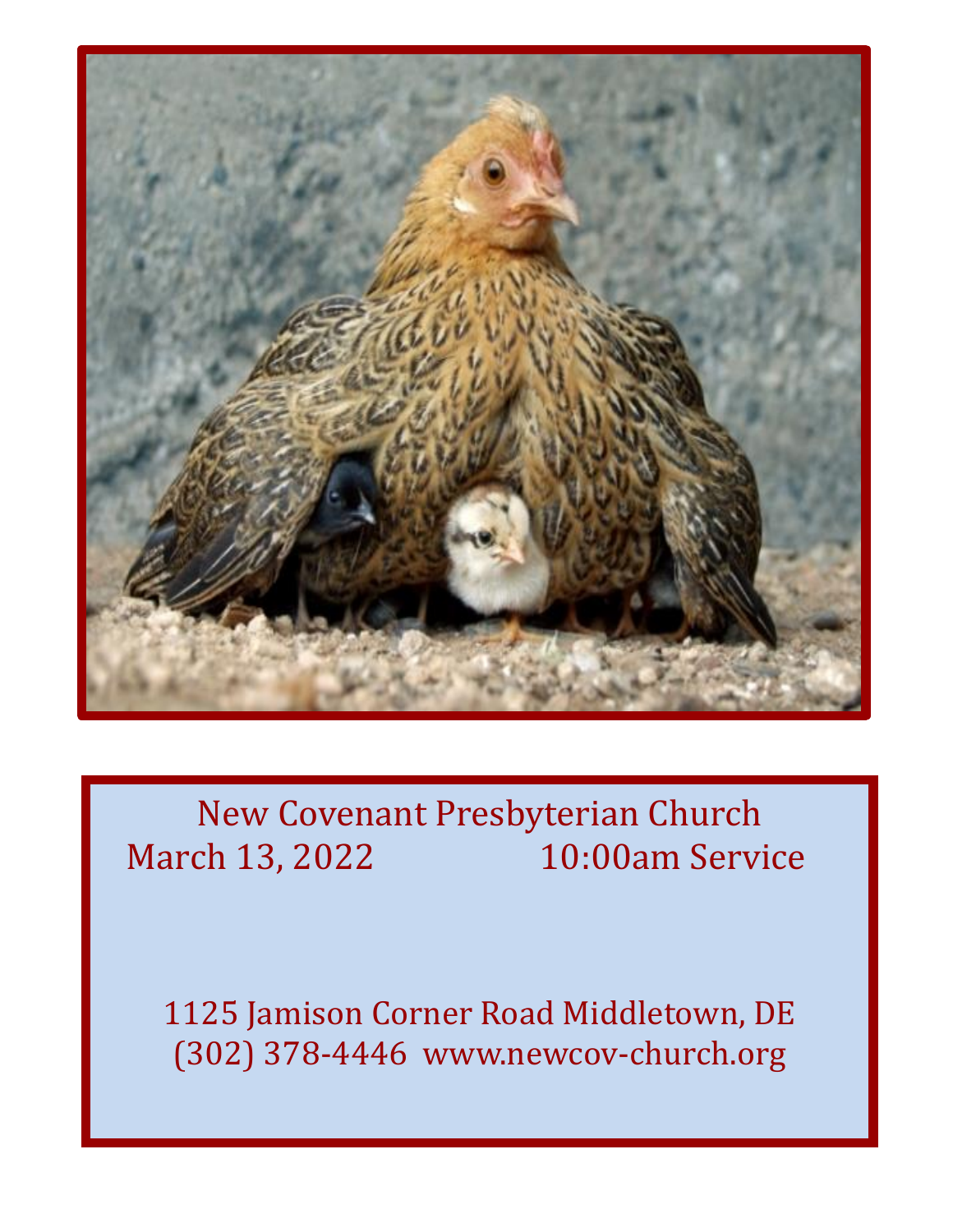# The Worship of God March 13, 2022 Second Sunday of Lent

## **Welcome and Announcements**<br> **Welcome and Announcements Sharing Our Vision**

## **Preparing Ourselves for Worship During the Musical Prelude …**



 *Earlier in the Gospel of Luke, Jesus "set his face to go to Jerusalem." Apparently, some Pharisees felt he was not leaving quickly enough, so they informed him that Herod wanted to kill him. Jesus refers to Herod as "that fox," which is a derisive term for a crafty or sly person. Jesus knew that his death would not come at the hands of Herod, but through the events that would unfold in Jerusalem.* 

 *Our passage today indicates Jesus' lament about his rejection from the people in Jerusalem. Using the material imagery of a hen, who extends protection to her chicks by gathering them under her wings, Jesus bewails Jerusalem's unwillingness to accept his protection, which is another way of describing Israel's* 

*rejection of God's offer of salvation through him. This passage is such an appropriate one during this liturgical season, as we reflect on Jesus' preparation for the sacrifice his Father called him to make. What sacrifice do you feel is being asked of you?*

# Preparing to Meet God

## **Call to Worship**

- L: Lent calls us to journey along the edge to anticipate that final trip to Jerusalem.
- *P: Lent calls us to the cutting edge – when new life springs forth. It is the cutting of a new covenant.*
- L: Lent calls us not only to consider giving up something, but also to take upon ourselves, as a community, the intention of true participation in the mystery of God-with-us.

## *P: Lent calls us to confession, accountability, and preparation.*

- L: Lent calls us to concentrate upon our baptismal vocation to be a sign of the New Creation.
- *P: Lent calls us to face the darkness of the world without holding a flashlight, relying on the light provided by God.*

**Hymn # 326** *Spirit of God, Descend Upon My Heart*

| 1-Spirit of God, descend upon my heart;          | 3-Teach me to feel t |
|--------------------------------------------------|----------------------|
| Wean it from earth, through all its pulses move; | Teach me the strug   |
| Stoop to my weakness, mighty as thou art,        | To check the rising  |
| And make me love thee as I ought to love.        | Teach me the patie   |
|                                                  |                      |

*2-Hast thou not bid us love thee, God and King; 4-Teach me to love thee as thine angels love, All, all thine own: soul, heart, and strength, and mind? One holy passion filling all my frame; I see thy cross, there teach my heart to cling. The baptism of the heaven-descended Dove, O let me seek thee, and O let me find! My heart an altar, and thy love the flame.*

*1-Spirit of God, descend upon my heart; 3-Teach me to feel that thou art always nigh; Wean it from earth, through all its pulses move; Teach me the struggles of the soul to bear, A Stoubt, the rebel sigh;* and *rebel sigh*; *And make me love thee as I ought to love. Teach me the patience of unanswered prayer.*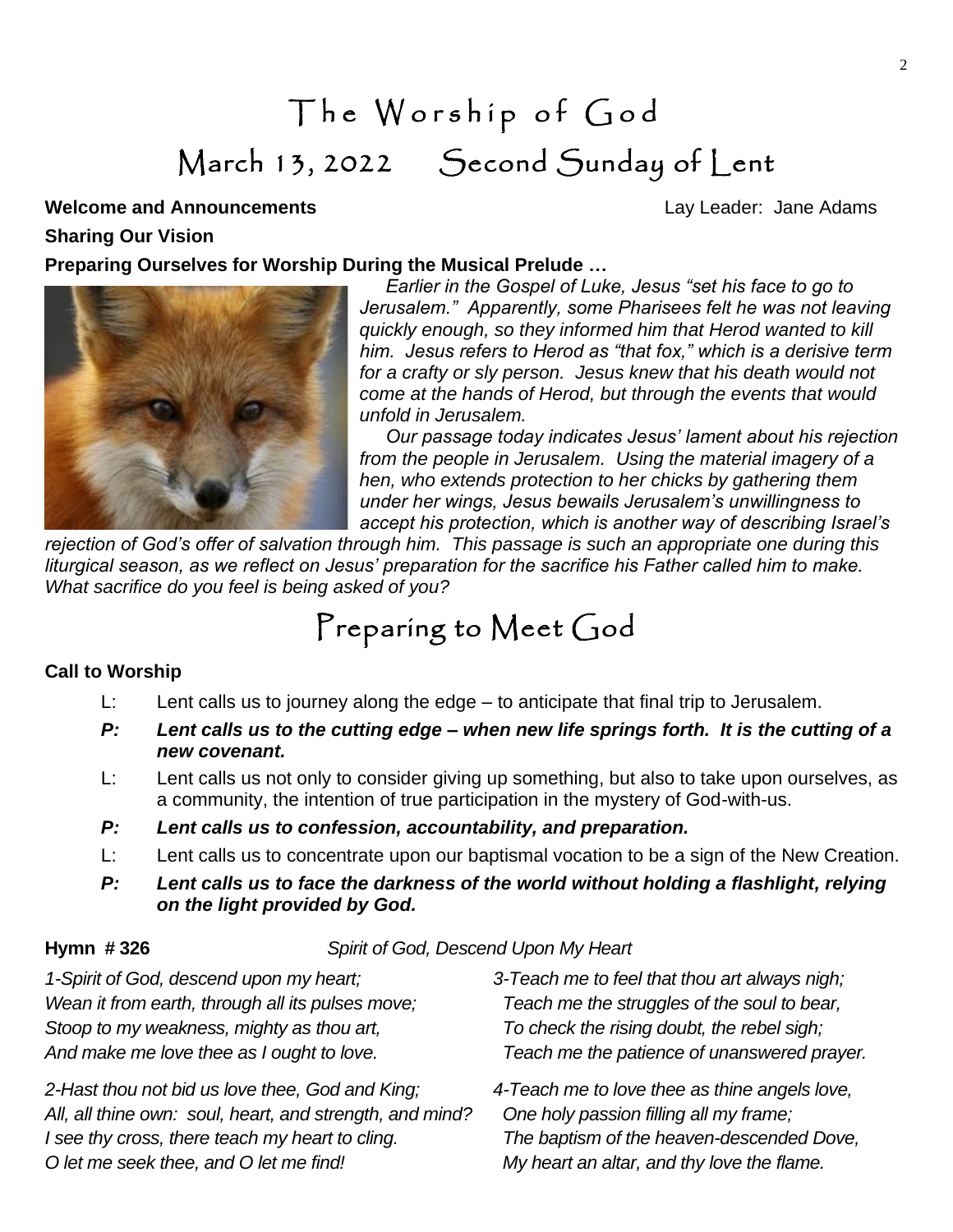#### **Prayer of Confession**

*Great and loving God, forgive your church during these Lenten days. Forgive us for our prosperity as we dwell in the midst of many who are hungry – for our silence amidst those who are at war - and for our cowardice amidst the oppressed. Forgive your children for our lack of confidence – our lack of deep and abiding faith – our lack of hope and love – and our lack of courage in you. Restore our covenant with you, and allow us to feast in the love of our Lord Jesus Christ. Help us during this season to renew our spiritual lives, and to look forward to the hope and promise of new life given to us daily in Christ. And now, holy God, we turn to you in silent prayer to share our concerns and to seek your forgiveness…Amen.*

#### **Assurance of Pardon**

- L: Hear and believe the Good News: God's love is never ending.
- *P: God is always present WITH and FOR us.*
- L: As we journey through the days of Lent, may we come to know even more completely the depth and breadth of God's forgiving love.
- *P: Thanks be to God for the gifts of love and forgiveness.*

## Meeting God in the Word

#### **Children's Message/Prayer for Illumination**

**First Lesson** *Psalm 27 Triumphant Song of Confidence Lay Leader: Jane Adams*

*The Lord is my light and my salvation; whom shall I fear? The Lord is the stronghold of my life; of whom shall I be afraid? When evildoers assail me to devour my flesh - my adversaries and foes they shall stumble and fall. Though an army encamp against me, my heart shall not fear; though war rise up against me, yet I will be confident.*

*One thing I asked of the Lord, that will I seek after: to live in the house of the Lord all the days of my life, to behold the beauty of the Lord, and to inquire in his temple. For he will hide me in his shelter in the day of trouble; he will conceal me under the cover of his tent; he will set me high on a rock.*

*Now my head is lifted up above my enemies all around me, and I will offer in his tent sacrifices with shouts of joy; I will sing and make melody to the Lord. Hear, O Lord, when I cry aloud, be gracious to me and answer me! 'Come,' my heart says, 'seek his face!' Your face, Lord, do I seek. Do not hide your face from me. Do not turn your servant away in anger, you who have been my help. Do not cast me off, do not forsake me, O God of my salvation! If my father and mother forsake me, the Lord will take me up.*

*Teach me your way, O Lord, and lead me on a level path because of my enemies. Do not give me up to the will of my adversaries, for false witnesses have risen against me, and they are breathing out violence. I believe that I shall see the goodness of the Lord in the land of the living. Wait for the Lord; be strong, and let your heart take courage; wait for the Lord!*



L: This is the Word of the Lord. *P: Thanks be to God.*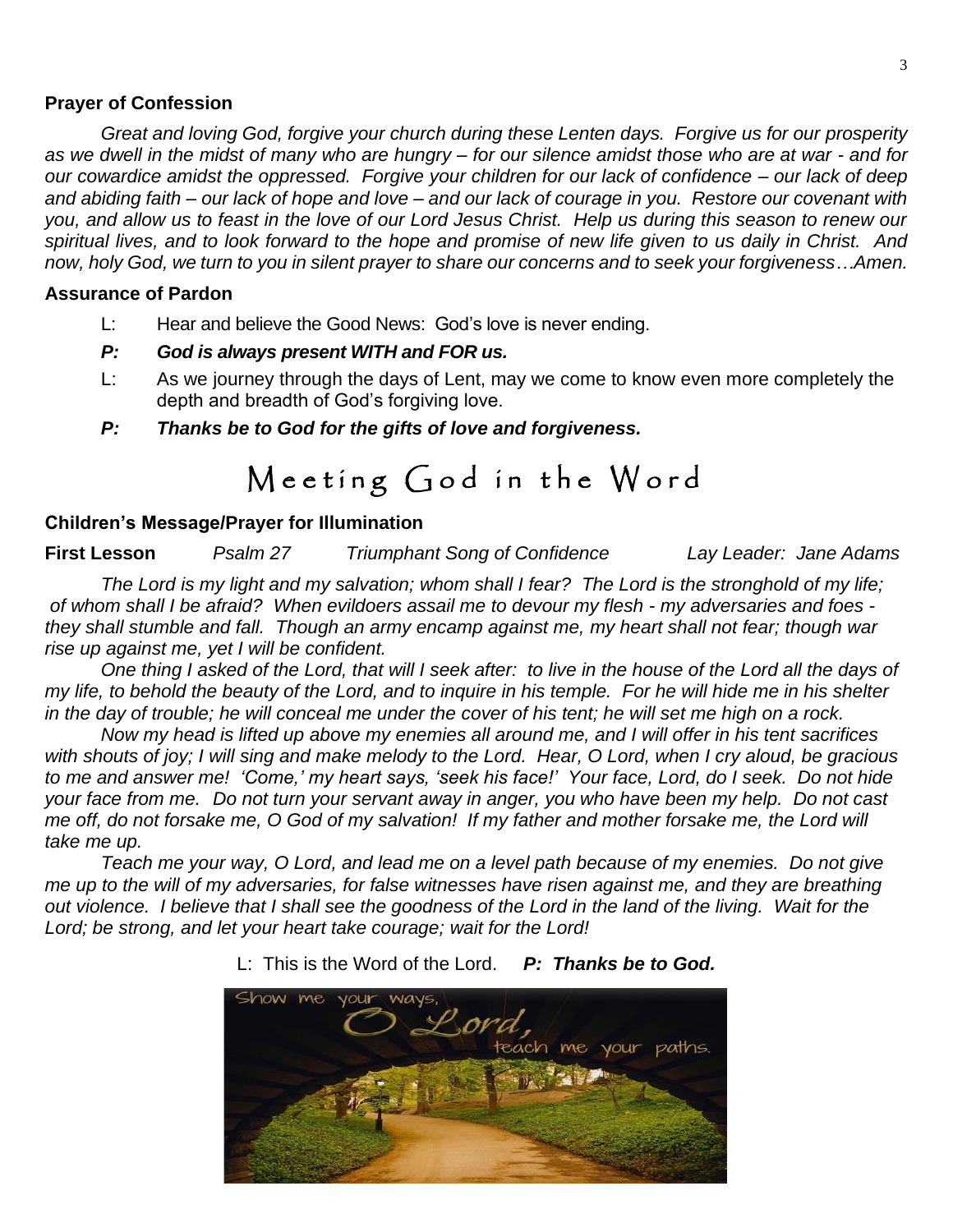# **Special Music**



#### **Second Reading** *Luke 13: 31-35 The Lament Over Jerusalem Carol*

 *At that very hour some Pharisees came and said to him, 'Get away from here, for Herod wants to kill you.' He said to them, 'Go and tell that fox for me, "Listen, I am casting out demons and performing cures today and tomorrow, and on the third day I finish my work. Yet today, tomorrow, and the next day I must be on my way, because it is impossible for a prophet to be killed away from Jerusalem." Jerusalem, Jerusalem, the city that kills the prophets and stones those who are sent to it! How often have I desired to gather your children together as a hen gathers her brood under her wings, and you were not willing! See, your house is left to you. And I tell you, you will not see me until the time* 

*comes when you say, "Blessed is the one who comes in the name of the Lord." '*

L: This is the Word of the Lord. *P: Thanks be to God.*

**Sermon** *A Sense of Must*

Responding to the Word



Let me to thy bosom fly, the match of the More than all in thee I find: *Hide me, O my Savior, hide, Just and holy is thy name; Till the storm of life is past; I am all unrighteousness;* Safe into the haven guide; False and full of sin I am,

*Hangs my helpless soul on thee;* Grace to cover all my sin; *All my trust on thee is stayed, Thou of life the fountain art,* All my help from thee I bring; https://www.mateur.com/enterpreferent/induction-take of thee; *Cover my defenseless head Spring thou up within my heart, With the shadow of thy wing.* The state of the state of the Rise to all eternity.

**Hymn # 303** *Jesus, Lover of My Soul*

*1-Jesus, lover of my soul, 3-Thou, O Christ, art all I want; While the nearer waters roll,*  $R$ *aise the fallen, cheer the faint, While the tempest still is high:*  $Hear$   $Heal$  the sick, and lead the blind. *O receive my soul at last! Thou art full of truth and grace.*

*2-Other refuge have I none; 4-Plentous grace with thee is found,* Leave, ah! Leave me not alone, the mannion of the healing streams abound; *Still support and comfort me. Make and keep me pure within.*

Affirmation of Faith **- From the Directory for Worship in the** *PCUSA Book of Order* 

- *Q: What is the purpose of worship?*
- *A: Christian worship joyfully ascribes* **all** *praise and honor, glory and power* **to the triune God.** *In worship, the people of God* **acknowledge God present** *in the world and in their lives. As they* **respond to God's claim and redemptive action in Jesus**